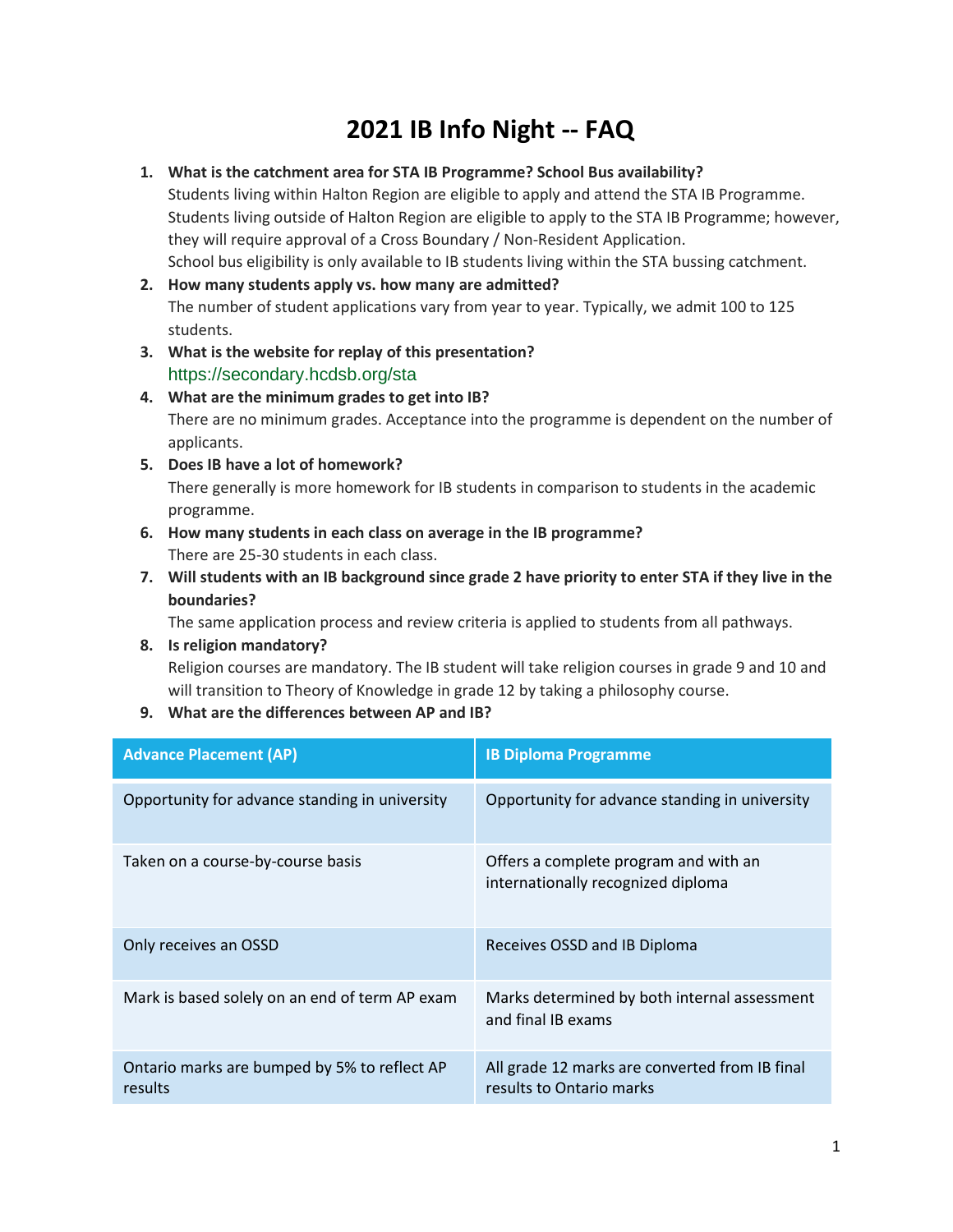#### **10. Is French mandatory to be enrolled into the IB programme?**

A second language is required in the IB programme. Currently students can choose from either French or Italian.

**11. What would be the opinion of a university admission officer when he compares one application from an IB student and one application from a regular track student? Would he be impressed and will consider that IB student worked harder to get the same marks? I'm afraid that allowing my child to choose IB would be something against him to get a spot in a top Canadian University. Do you have any data about that?** We are unable to comment on university admission processes. Families will need to

independently research universities.

- **12. What's the difference between pre-IB and IB programme?** The IB Diploma Programme is a four-year commitment. Grades 9 and 10 are preparatory years for the Diploma Programme, which starts in grade 11 and ends in grade 12.
- **13. Does the IB Diploma Programme prepare students for university? What if your math grades are not the best but you are still interested in the program?** Yes, the IB Diploma Programme provides many skills necessary to transition to university. Students can be successful in the Diploma Programme even if math is not a strength.
- **14. How is the IB programme comparable to the British and French education programmes and how does it better prepare our kids to compete for spaces in international universities?** The IB Diploma Programme is internationally recognized by universities world-wide, with a challenging curriculum assessed to an international standard.
- **15. Is IB only for students who want to pursue science or engineering? Do IB students have to write exams in Grade 11 and/or 12?** No, the IB Diploma Programme is not only for STEM programmes. We have many students that

also pursue the Arts in post-secondary programmes.

IB students write IB exams in both grade 11 and in grade 12.

- **16. Are students from the IB programme able to continue practising competitive sports?** Currently, we have in our programme students that participate on many athletic teams at STA, as well as competitive athletic teams outside of school.
- **17. If the programme is for grade 11/12 students, what is the benefit to reaching out to grade 7/8 students?**

Even though the IB Diploma Programme does not begin until the grade 11 year, in preparation for the IB Diploma Programme, grade 8 students must apply to our Pre-IB Programme for grades 9 and 10. For grade 7 families, our presentation is for information purposes.

**18. What are the requirements for getting accepted into the IB programme? Academic minimum on report cards and extra curricular activities etc. And when should we start applying? Which report card year should we attach to the application?**

A committee reviews the applications and decides on each candidate. The committee reviews and evaluates the students' learning skills, grades in Math, English and French for both grades 7 and 8, and a 150-word essay.

The grade 9 pre-IB programme application will be available on-line on **November 22nd, 2021**. Applications are due by **Friday, December 10th, 2021**. Please attach Grade 7 Final Report Card, Grade 8 Progress Report Card and the 150-word essay.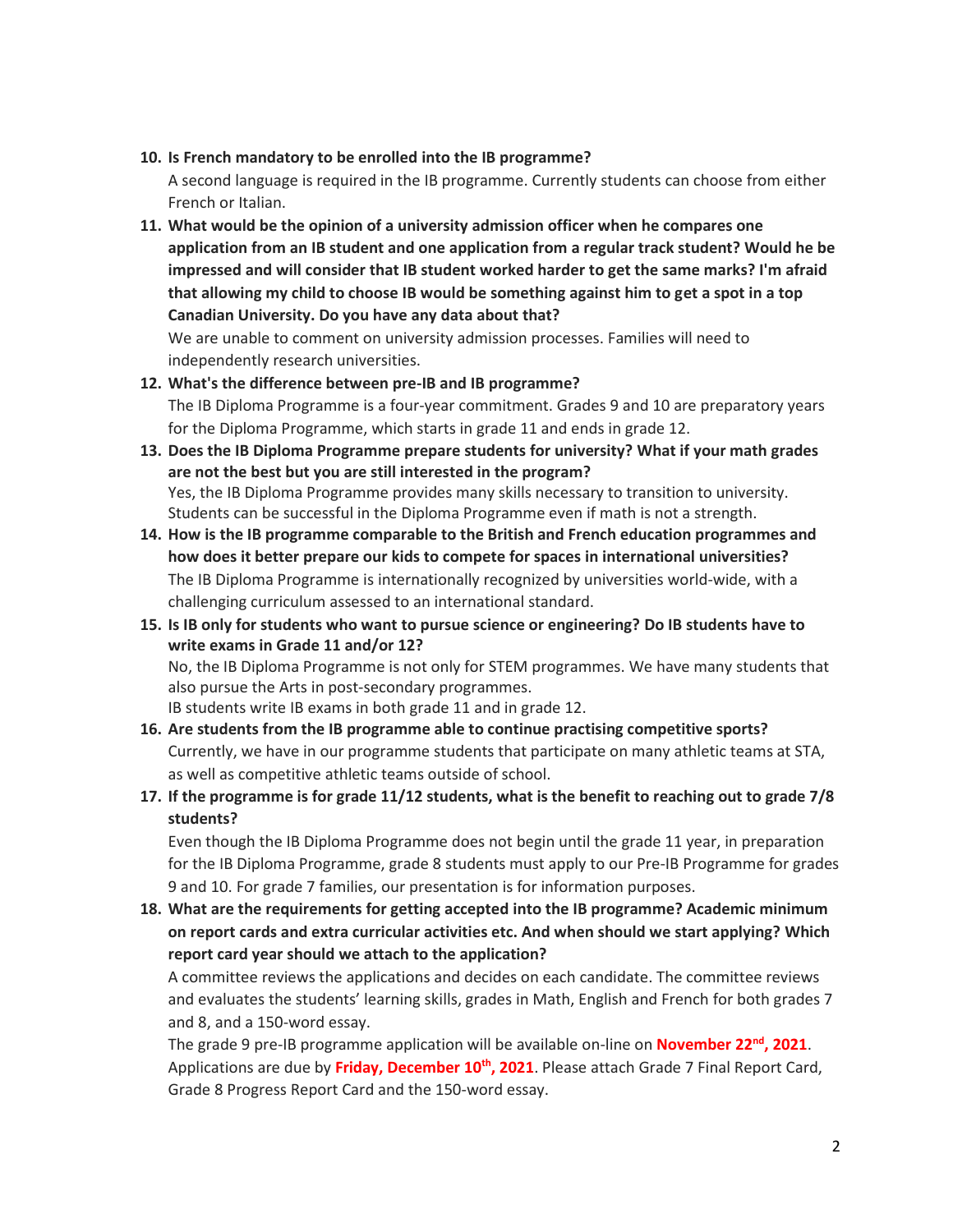## **19. What is the drop out rate?**

Our IB DP has a 50% retention rate, which is comparable to other IB programmes within Ontario.

## **20. Are French courses core or extended French?**

We offer both core and extended French.

**21. Is co-op available for IB students?**

No co-op is not available on the students' timetable. Co-op opportunities may exist outside of day school, either at night school or summer school.

**22. Based on the curriculum shown in the last slide I assume that there are no electives? Is it mandatory to take languages, social studies, sciences etc. in grades 11 and 12?**

In the IB Diploma programme, which takes place during Grade 11 and 12, students are required to study six subjects and a curriculum core. The program is designed to equip students with the basic academic skills needed for post-secondary study, post graduate studies, and their chosen profession. The areas of study include:

**Group 1 – Language & Literature (English)**

**Group 2 – Second Language (French, Italian)**

- **Group 3 – Individuals and Society (History, Economics, Business Management)**
- **Group 4 – Experimental Sciences (Biology, Chemistry and Physics)**
- **Group 5 – Mathematics**
- **Group 6 – The Arts**

Given that Group 6 is not offered in our programme, students must take an additional Group 3 or Group 4 subject. Opportunities to take electives outside of the diploma programme exist in the student's grade 9 and 10 year.

**23. Why is the program not considering changing Italian language to more widely used languages as Spanish, Mandarin or others?**

Courses change based on enrolment and needs of the programme. With the growth of our programme we will be able to offer a wider range of subjects.

- **24. Will students require to take any tests to get into IB programme?** There is no test as part of the application process.
- **25. Can you be in the SHSM program and IB at the same time?** Currently, IB students can pursue the Health Care SHSM or the Sports SHSM in addition to the IBDP.
- **26. Can a child join the IB programme in grades 11 and 12 from other schools?** Students can enter in grade 11 if they are coming to STA from another IB school that has a programme that aligns with STA's IBDP.
- **27. Is it true that most IB students drop out of the program after a couple of weeks?** No, this is not the case.

## **28. Grade 7 students can't apply yet?**

Students in grade 8 may apply for September 2022. Students currently in grade 7 may apply for September 2023.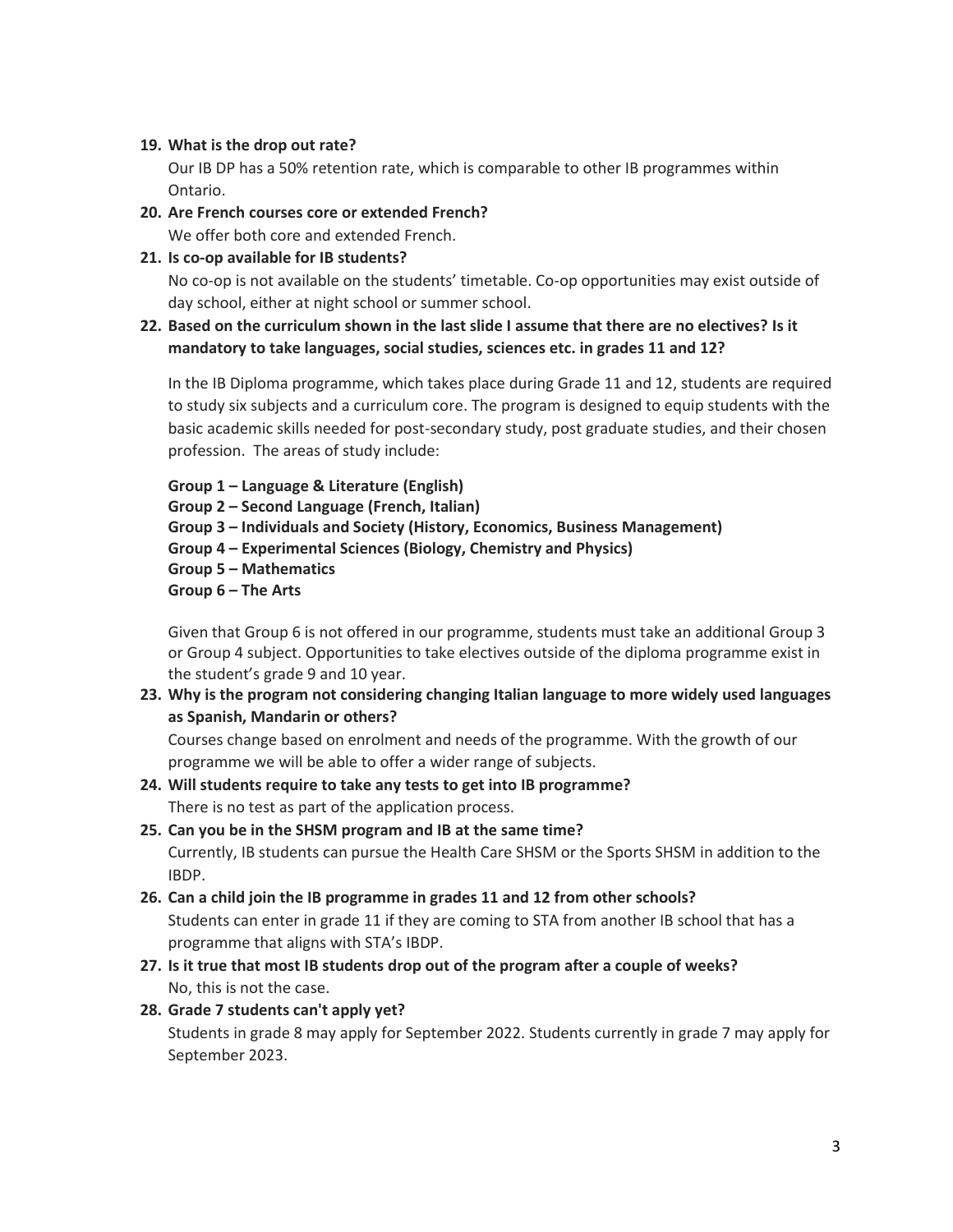## **29. How are grade 12 marks converted from IB final exams to Ontario marks? What's the typical mark-up?**

IB grades on a scale of 1-7, 1 being the lowest and 7 being the highest. The IB Schools of Ontario (IBSO) our governing body, provides us with an IB Conversion Chart. For example, an IB Level 7 is equivalent to an Ontario mark of 97-100.

## **30. How does it work with students in Early French Immersion?**

A student coming from French Immersion or Extended French can continue in the Extended French program offered at STA. Within the IB Programme, students will take seven courses in French, and graduate with an Extended French Certificate. Students wishing to receive bilingual status, may write the DELF Exam.

- **31. Would the students within STA school boundary be considered and accepted before the students applying from outside of the STA boundary?** No, all students are provided the same opportunity.
- **32. Can I take dual credit in grade 11 if I take the IB programme?** No.
- **33. What does a current grade 7 need to do to join the program after grade 8?** We encourage Grade 7's to keep up their studies in order to have a successful application into STA's Pre-IB Programme.
- **34. Is there a ranking list for all IB schools across Ontario? Is STA ranked among the top?** We are unaware of a ranking list for IB schools in Ontario. Please refer to our presentation for STA Worldwide Comparison Statistics by Subject.
- **35. What is the topic for the 150-word essay?** The essay topic will be revealed on November  $22^{nd}$ , 2021.
- **36. Where is the program taken place?** At St. Thomas Aquinas CSS in Oakville.
- **37. In my understanding, Grade 11 and Grade 12 students will study the 6 groups of courses, and at the same time, complete the IB core project: EE, CAS, Theory of Knowledge. Is my understanding correct?**

Yes.

- **38. Is there any plan to make St. Thomas Aquinas a full IB school?** Not at the moment.
- **39. Is computer science available as an elective at St Thomas?** Yes, computer science is available as an elective to students in their grade 10 year.
- **40. Can we visit STA to see the school and facilities?** Due to COVID-19, a school visit is not allowed at this time.
- **41. Can IB students get an athletic scholarship in the USA while being in this programme?** Yes. A 2021 IB graduate is currently at a US university on a soccer scholarship.
- **42. Are there other IB schools closer to Milton?** Not within the HCDSB.
- **43. Do we need to be Catholic to be considered for the IB program?**  No.
- **44. Do they require reference letters from teachers?** Not for the grade 9 pre-IB programme application.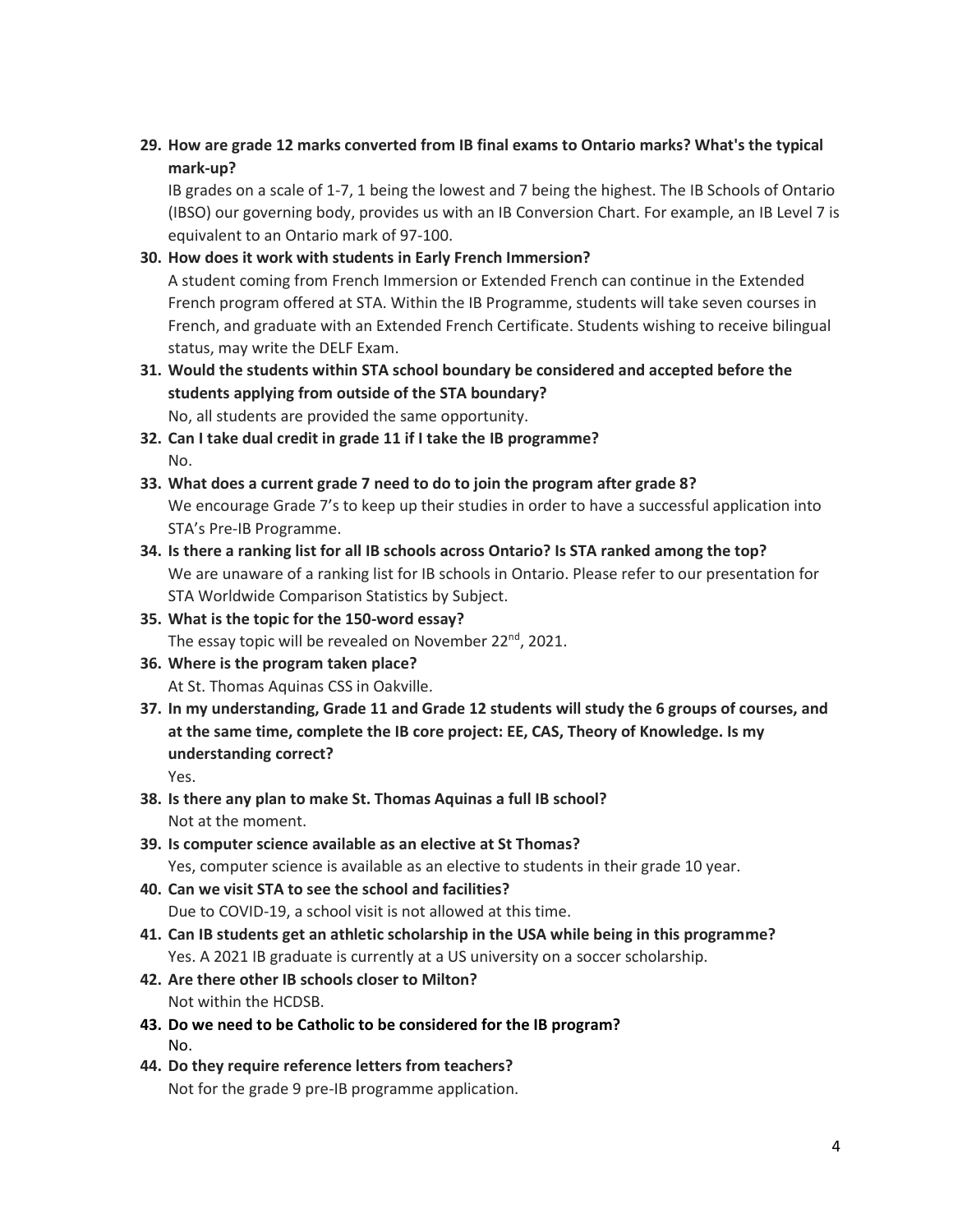#### **45. Do you offer Math HL?**

We offer Mathematics Analysis & Approaches SL at STA.

- **46. How many courses are students required to take in grades 9, 10 11 and 12?** Within the IB Programme, students take 8 courses per year (4 per semester).
- **47. Does the STA school provide all IB, AP, and regular track programs?** STA offers the Ontario and the IB Programme. It does not offer the AP Programme. HCDSB AP Programmes are currently being offered at Holy Trinity (Oakville), Assumption (Burlington), Bishop Reding (Milton), and Christ the King (Georgetown).
- **48. Do you have a University Advisor?** We have a Guidance Office and Counsellor dedicated to IB students.
- **49. Some schools have weak French programs. How much do French marks weigh in the acceptance process?**

Even though we focus on the student's Math, English and French grades, we also look at the student's overall performance in Grades 7 and 8.

**50. If my child decides to leave the IB programme, will they be able to return to a high school with the gifted program?**

HCDSB does not have a gifted program at the secondary level.

**51. What percentage of graduating IB students have been involved in competitive extracurriculars?**

We don't have exact data; however, many of our students are involved in competitive extracurriculars (rowing, fencing, soccer, hockey, musical instruments, etc.)

# **52. What is the school timing?**

Please see STA website for daily schedule.

**53. How do the rules for IB students differ from academic ones? Are their rules of a higher standard or the same rules just more strictly enforced?**

STA has the same expectations and rules for all students – Ontario and IB students.

**54. Is history mandatory? (US or Canada?)**

In the Diploma Programme, for Group 3, students can take either History or Business Management at the HL level.

- **55. Does the student have to choose between French and Italian? or can both be selected?** In the Diploma Programme, students are only able to complete one second language; therefore, they must choose between French and Italian.
- **56. Do you have a Film Program or Film Club?** STA does not have a film program or club.
- **57. Other than academic marks, will volunteer and extra activities be considered as part of application?**

Volunteer and extra-curricular activities are not part of the application process, however, students may be able to speak to their community service and extra-curricular activities in their essay.

**58. If the student doesn't reach the required marks at the end of the school year, will the student be kicked out of the program?**

Leaving the IB programme is a family decision.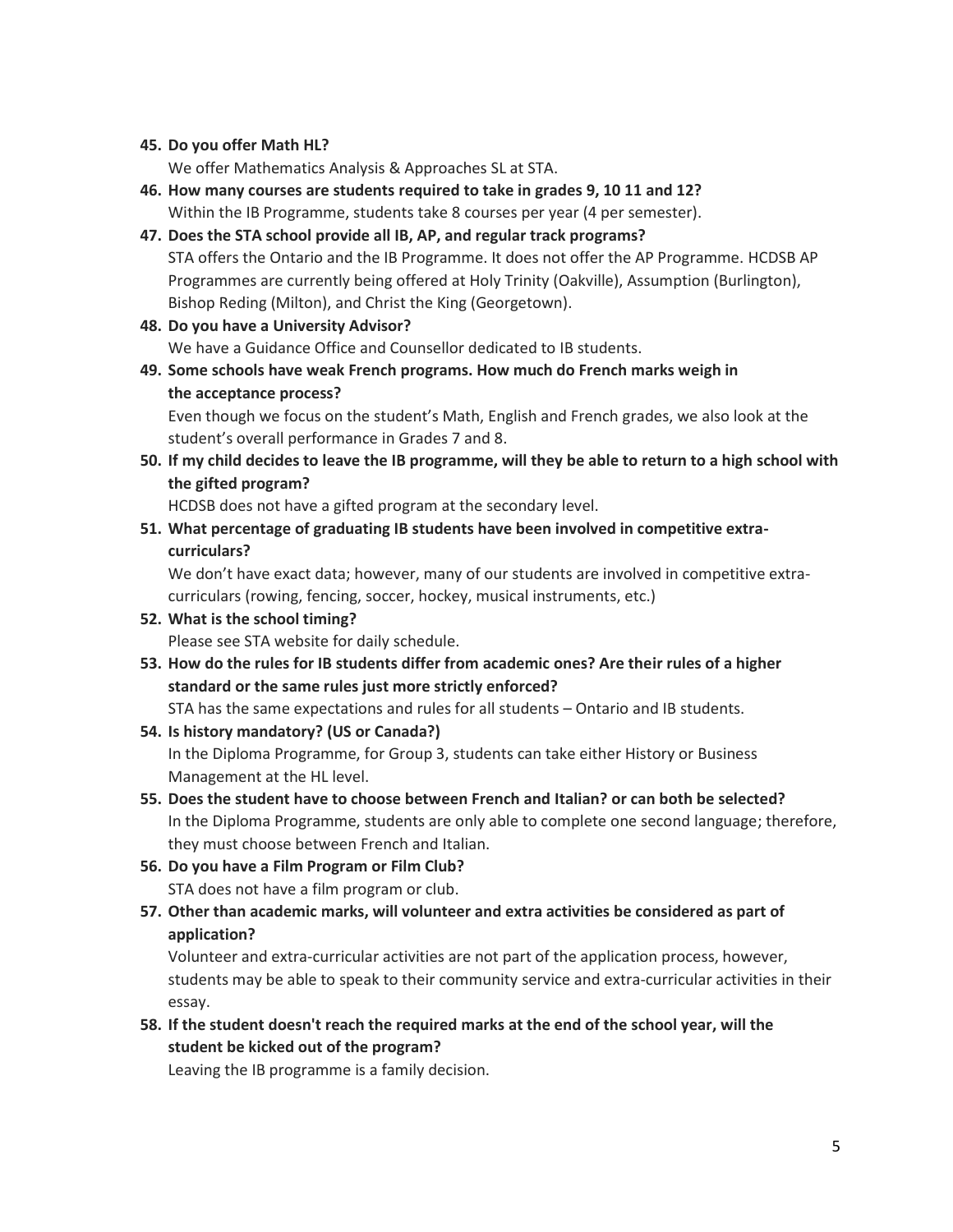- **59. Are there any other fees apart from the registration and exam fees?** No.
- **60. If they fail to get the required amount of marks, will they still receive an IB diploma?** In order to successfully complete the IB Diploma, students must be successful in 6 IB subjects and successfully complete the core components – Extended Essay (EE), Theory of Knowledge (TOK), and Creativity, Activity, Service (CAS).
- **61. What is the scope for music in IB programme?** We currently do not have IB music courses in grades 11 and 12.
- **62. The 125 students admitted are all for grade 9? Or divided for all grades?** The 125 students admitted are solely for grade 9.
- **63. Could you please elaborate on HL and SL?** HL stands for Higher Level. The course content in HL is covered over three courses and grants three Ontario credits. SL stands for Standard Level. The course content in SL is covered over two courses and grants two Ontario credits.

## **64. Are students allowed to create new extracurricular clubs?** Students can create new extracurricular clubs provided that a teacher mentor is available to supervise the club.

- **65. Can you apply for AP and IB for grade 9 and then choose?** Students will apply to their home school for the Ontario program. Students can apply to various specialized programs and then choose.
- **66. Do you have a volleyball team?** Yes, both junior/senior girls and junior/senior boys.
- **67. Will you be adding more HL & SL Courses within the coming years?** The hope is always to grow the IB Programme at STA which will allow us to add more HL and SL courses.
- **68. What type of sports and clubs do you offer?** Please refer to the STA website Clubs & Activities | St. Thomas Aquinas Catholic Secondary [School, Oakville \(hcdsb.org\)](https://secondary.hcdsb.org/sta/students/clubs-activities/)

## **69. Are there any scholarships being offered for IB?** There are no entrance scholarships offered entry into the grade 9 pre-IB programme. We do

offer a variety of graduation awards to our graduates.

**70. Can you get college credits?**

Transfer credits for HL courses vary from school to school. Our recommendation is to reach out to universities/colleges for their policy on transfer credits.

- **71. Can you please confirm if we need to be Catholic in order to join the IB programme?** We accept students of all religious denominations at STA.
- **72. Can a student get the bilingual status without the extended French?** Please see DELF website [Alliance Française Toronto -](https://www.alliance-francaise.ca/en/exams/diplomas/delf) DELF (alliance-francaise.ca) for more information.
- **73. If the student wants to learn Math HL, can they take it in other schools or online?** No, this is not possible at STA.
- **74. Are the Pre-IB students integrated with other non-IB stream students at school?** Pre-IB students are clustered for core subjects. For elective courses, Pre-IB students are integrated with other non-IB stream students.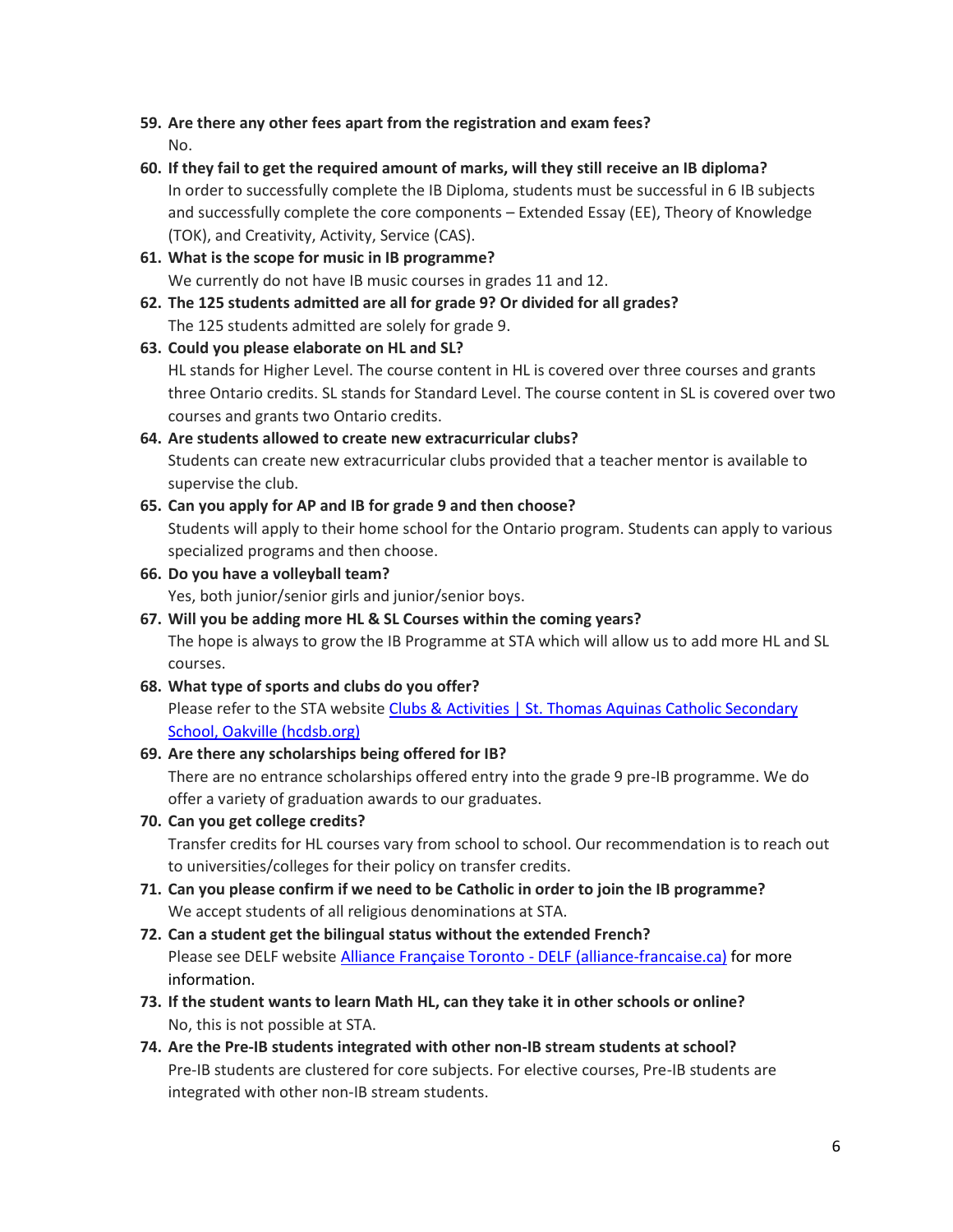#### **75. What is the total cost of the programme?**

- Grade 9: **\$250**, non-refundable after March 1, 2022.
- Grade 10: **\$350**, non-refundable after June 27, 2022.
- Grade 11: **\$600** (includes the cost of 2 IB Exams) in US funds Non-refundable after October 28, 2022.
- Grade 12: **\$1,000** (includes the cost of 4 IB Exams) in US funds Non-refundable after October 28, 2022.

#### **76. Why is the retention rate at 50%?**

There are a variety of reasons why students leave the IB Programme. This is the beauty of the grade 9 and 10 pre-IB programme at STA: it provides students with two years of discernment to help them decide if the IBDP is the right programme for them.

**77. If you are in the IB programme but you decide to drop out, do you go back to your public homeschool or could you remain at STA for regular stream because you were in the catchment area?**

Students that leave the IB Programme and do not live within the STA catchment must return to their home school.

- **78. Does the application have to be submitted in grade 7 or grade 8?** The application must be submitted in grade 8.
- **79. Is the admission conditional on the Midterm grade 8 report card? What grades would you be looking for?**

Yes, admission is conditional on the grade 8 mid-term report card. Emphasis is placed on Math, English, and French grades.

- **80. If student lives in the STA catchment areas, should we apply to the regular program as well?** Yes, you must apply to the regular program.
- **81. How soon would you know the status of the application for Grade 9?** Conditional offers are sent **mid-January 2022**.
- **82. What if you get high grades in all academic subjects, excluding one? Would you be accepted?** Even though we focus on the student's Math, English and French grades, we also look at the student's overall performance in Grades 7 and 8. The student's essay submission is also taken into consideration.

**83. Do you have career guidance programme for IB students?** Our programme has a guidance counsellor dedicated solely to IB Students.

## **84. What happens if a student moves during the school year?** The student could move to another IB school or pursue the Ontario curriculum at their new school.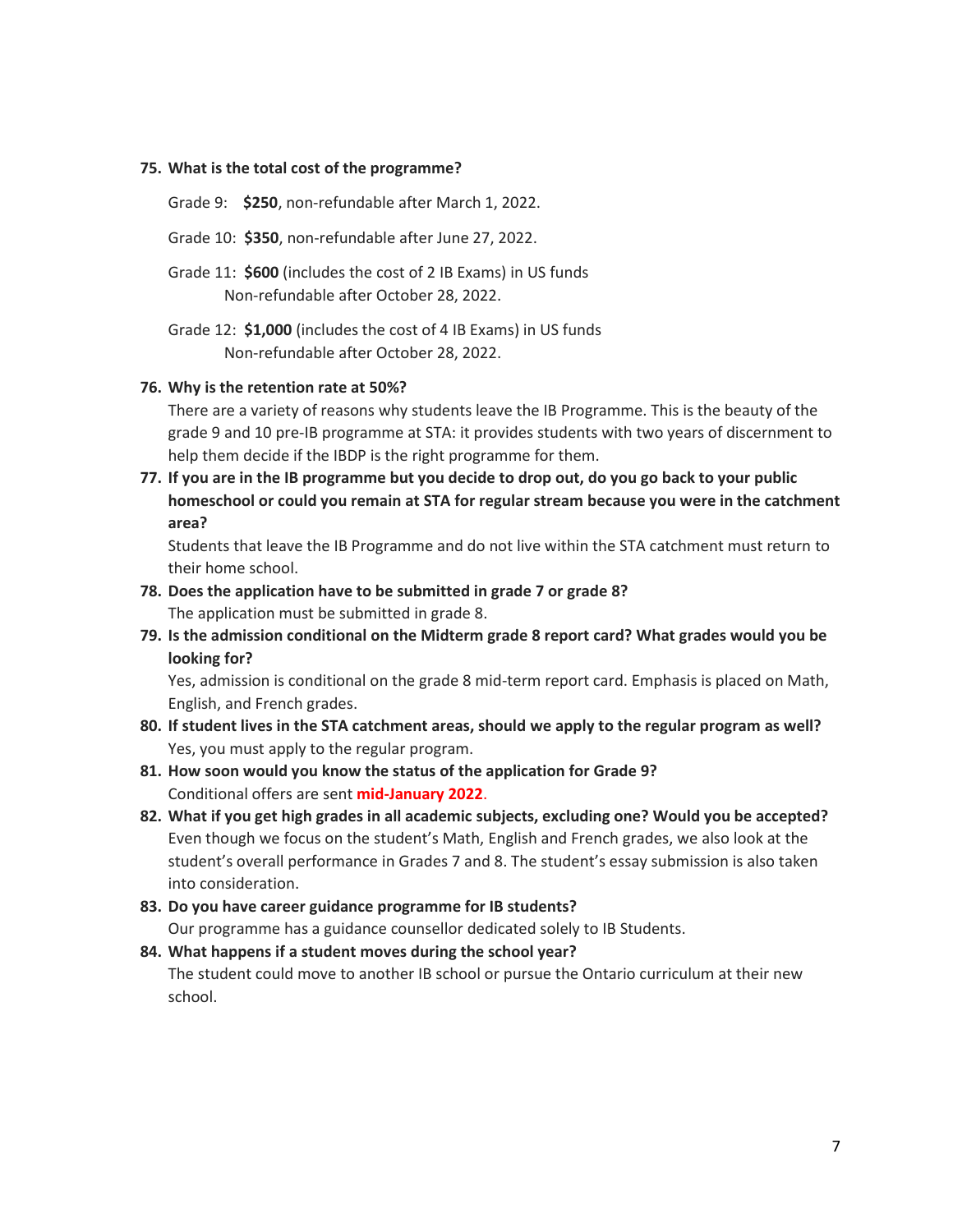**85. Can you give an example of what a regular school day would be for an IB student?**

| Grade 9<br><b>Semester 1</b>                                                                                        | Grade 9<br><b>Semester 2</b>     |
|---------------------------------------------------------------------------------------------------------------------|----------------------------------|
| Pre – IB English                                                                                                    | $Pre - IB$<br><b>Mathematics</b> |
| <b>Pre-IB French</b>                                                                                                | <b>Pre – IB Science</b>          |
| $Pre - IB$<br>Geography                                                                                             | <b>Religion</b>                  |
| <b>Music/Dramal</b><br><b>Expressions of</b><br><b>First Nations,</b><br><b>Métis, and Inuit</b><br><b>Cultures</b> | <b>Phys Ed</b>                   |

## **86. Can a student transfer to STA IB programme from another IB program like the French IB programme at Sainte Trinite?**

Yes, grade 9 students are able to transfer to STA's Pre-IB Programme.

- **87. Percentage of girls vs boys electing for IB program?** Approximately 50% girls and 50% boys.
- **88. What would be the benefits of attending IB if I would choose an Art Program in university?** The IB Programme contributes to a student's personal development, thus preparing them for any post-secondary pathway. The programme focuses on inquiry, research, writing, analytical and critical thinking skills, all of which are required for any post-secondary programme. The programme also strengthens a student's organization and time-management skills, introduces university content to students, and prepares students for the rigors of university.
- **89. If a student moves out of Halton Region, can they finish the IB Programme?** Yes, the student will be able to finish the IB Programme at STA upon the Superintendent's approval of the Cross-Boundary/Non-Resident Form.
- **90. Does the IB accommodate students who must leave school early for high performance sport training and away weeks at a time for competitions?** We will do our best to accommodate a student's schedule. We have in the past accommodated students in high performance sports training.
- **91. Can you comment on how IB students can go on exchange to other countries?** Within the IB Programme, exchanges are not recommended.